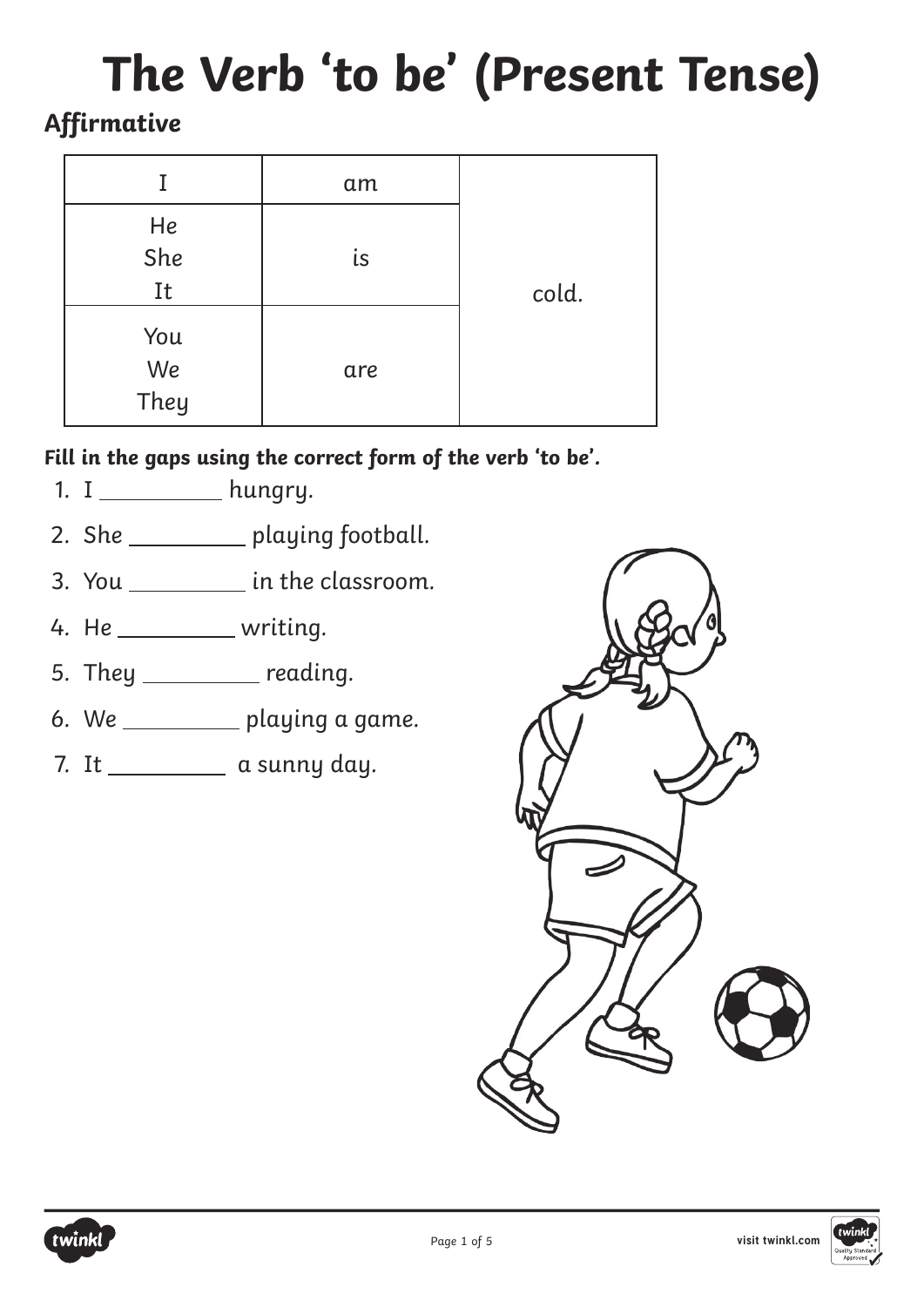# **Affirmative Contractions**

|                   | 'm            |       |
|-------------------|---------------|-------|
| He<br>She<br>It   | $^{\prime}$ S | cold. |
| You<br>We<br>They | 're           |       |

- 1. He \_\_\_\_\_\_\_\_\_ walking to school.
- 2. She \_\_\_\_\_\_\_\_\_ playing football.
- 3. They  $\frac{1}{\sqrt{1-\frac{1}{\sqrt{1-\frac{1}{\sqrt{1-\frac{1}{\sqrt{1-\frac{1}{\sqrt{1-\frac{1}{\sqrt{1-\frac{1}{\sqrt{1-\frac{1}{\sqrt{1-\frac{1}{\sqrt{1-\frac{1}{\sqrt{1-\frac{1}{\sqrt{1-\frac{1}{\sqrt{1-\frac{1}{\sqrt{1-\frac{1}{\sqrt{1-\frac{1}{\sqrt{1-\frac{1}{\sqrt{1-\frac{1}{\sqrt{1-\frac{1}{\sqrt{1-\frac{1}{\sqrt{1-\frac{1}{\sqrt{1-\frac{1}{\sqrt{1-\frac{1}{\sqrt{1-\frac{1}{\sqrt{1-\frac{1}{$
- 4. It \_\_\_\_\_\_\_\_\_\_ raining.
- 5. You \_\_\_\_\_\_\_\_\_\_ at school.
- 6. We  $\frac{1}{\sqrt{1-\frac{1}{\sqrt{1-\frac{1}{\sqrt{1-\frac{1}{\sqrt{1-\frac{1}{\sqrt{1-\frac{1}{\sqrt{1-\frac{1}{\sqrt{1-\frac{1}{\sqrt{1-\frac{1}{\sqrt{1-\frac{1}{\sqrt{1-\frac{1}{\sqrt{1-\frac{1}{\sqrt{1-\frac{1}{\sqrt{1-\frac{1}{\sqrt{1-\frac{1}{\sqrt{1-\frac{1}{\sqrt{1-\frac{1}{\sqrt{1-\frac{1}{\sqrt{1-\frac{1}{\sqrt{1-\frac{1}{\sqrt{1-\frac{1}{\sqrt{1-\frac{1}{\sqrt{1-\frac{1}{\sqrt{1-\frac{1}{\sqrt$
- 7. I on the phone.





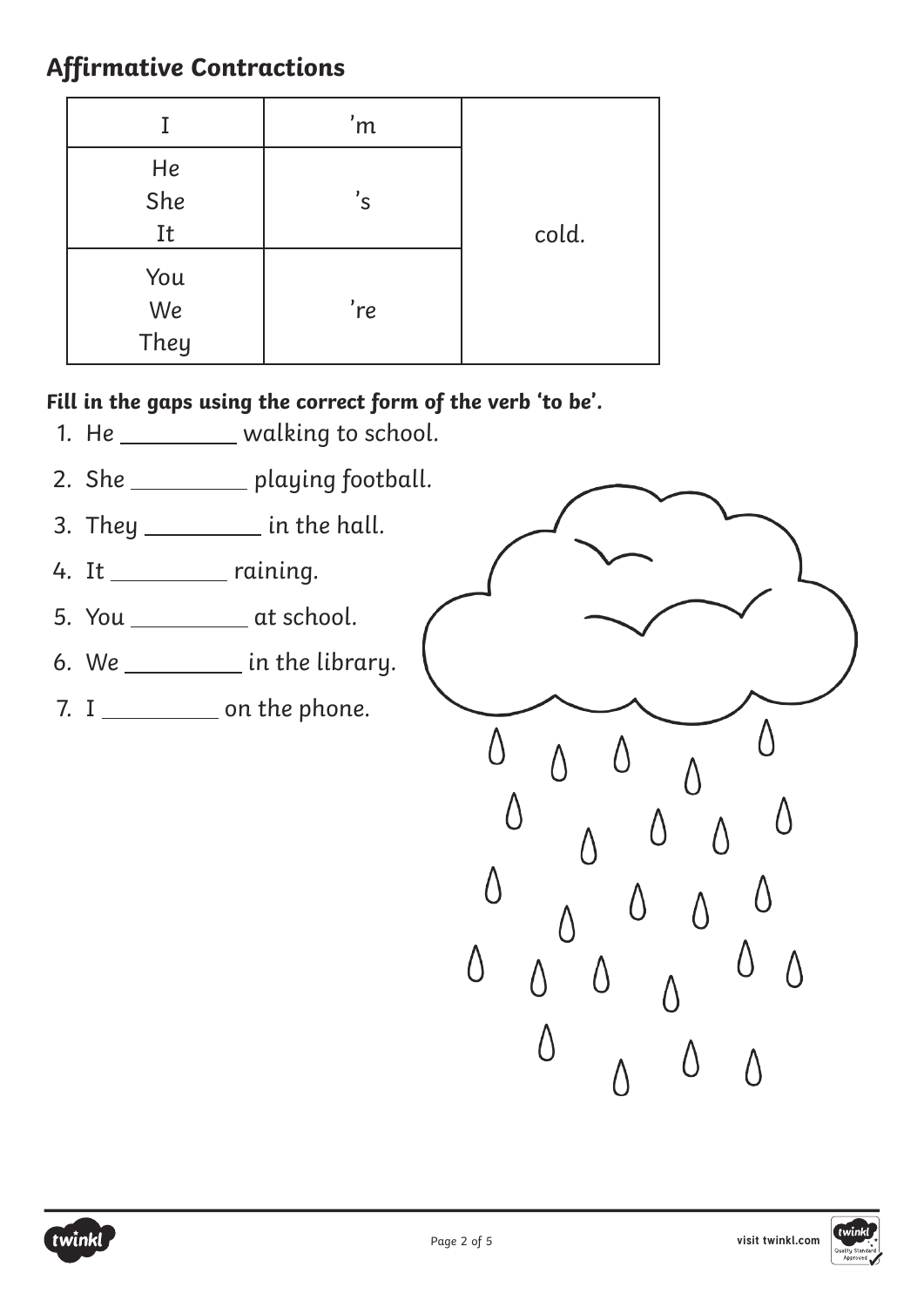## **Negative**

|                   | am not  |       |
|-------------------|---------|-------|
| He<br>She<br>It   | is not  | cold. |
| You<br>We<br>They | are not |       |

- 1. She \_\_\_\_\_\_\_\_\_\_\_ \_\_\_\_\_\_\_\_\_\_ hungry.
- 2. You \_\_\_\_\_\_\_\_\_\_\_ \_\_\_\_\_\_\_\_\_\_ playing football.
- 3. They  $\frac{1}{\sqrt{1-\frac{1}{\sqrt{1-\frac{1}{\sqrt{1-\frac{1}{\sqrt{1-\frac{1}{\sqrt{1-\frac{1}{\sqrt{1-\frac{1}{\sqrt{1-\frac{1}{\sqrt{1-\frac{1}{\sqrt{1-\frac{1}{\sqrt{1-\frac{1}{\sqrt{1-\frac{1}{\sqrt{1-\frac{1}{\sqrt{1-\frac{1}{\sqrt{1-\frac{1}{\sqrt{1-\frac{1}{\sqrt{1-\frac{1}{\sqrt{1-\frac{1}{\sqrt{1-\frac{1}{\sqrt{1-\frac{1}{\sqrt{1-\frac{1}{\sqrt{1-\frac{1}{\sqrt{1-\frac{1}{\sqrt{1-\frac{1}{$
- 4. It \_\_\_\_\_\_\_\_\_\_ \_\_\_\_\_\_\_\_\_\_ a sunny day.
- $5. We _______$
- 6. He  $\_\_\_\_\_\_\_\_\_\_\_\_\_$  playing a game.
- 7. I \_\_\_\_\_\_\_\_\_\_ \_\_\_\_\_\_\_\_\_\_ hungry.





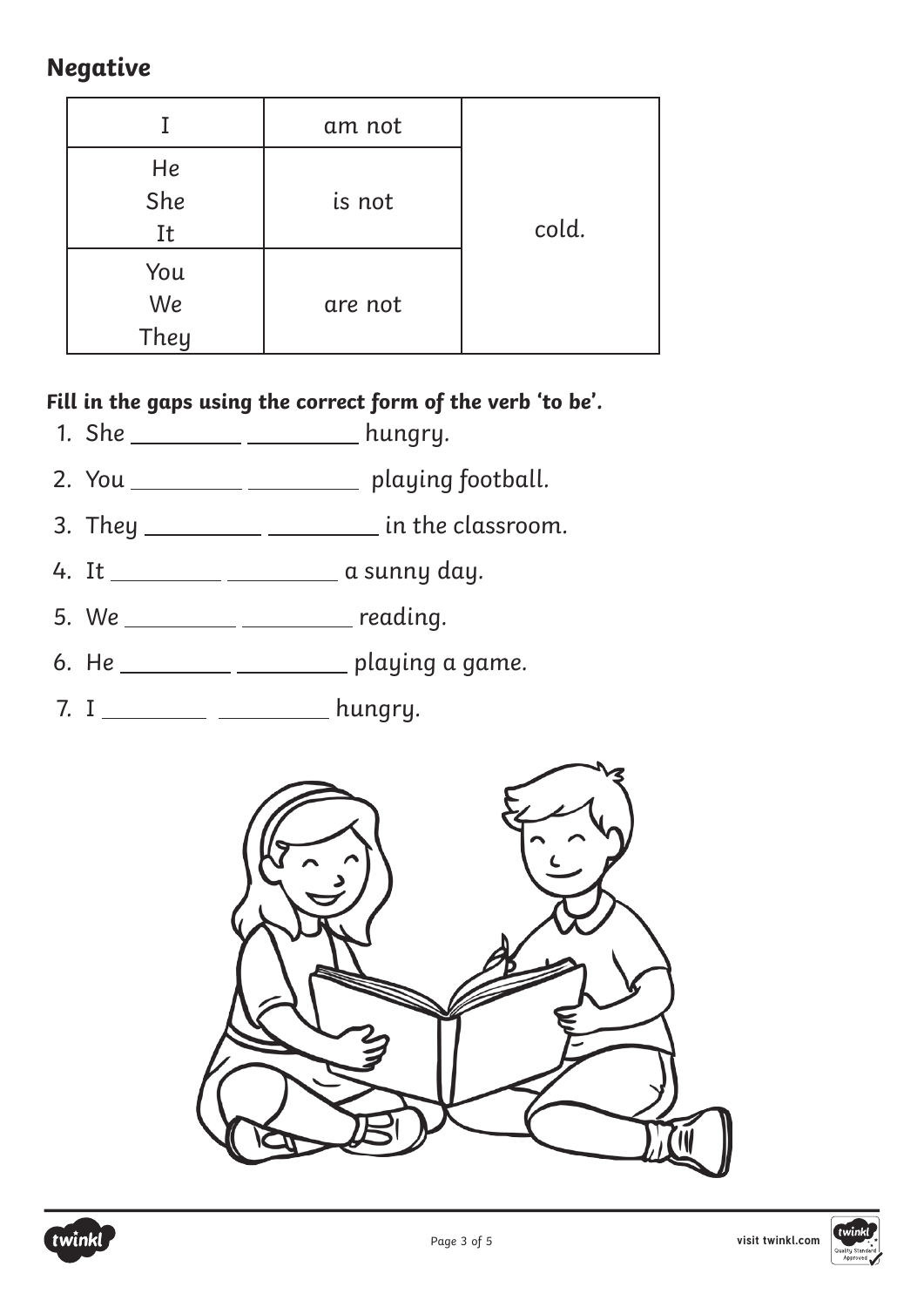## **Negative Contractions**

|                   | 'm not |       |
|-------------------|--------|-------|
| He<br>She<br>It   | isn't  | cold. |
| You<br>We<br>They | aren't |       |

- 1. They \_\_\_\_\_\_\_\_ walking to school.
- 2. He \_\_\_\_\_\_\_\_ playing football.
- 3. We  $\_\_\_\_\_\_\_\$  in the hall.
- 4. You at school.
- $5. It _______ raining.$
- 6. We  $\frac{1}{\sqrt{1-\frac{1}{\sqrt{1-\frac{1}{\sqrt{1-\frac{1}{\sqrt{1-\frac{1}{\sqrt{1-\frac{1}{\sqrt{1-\frac{1}{\sqrt{1-\frac{1}{\sqrt{1-\frac{1}{\sqrt{1-\frac{1}{\sqrt{1-\frac{1}{\sqrt{1-\frac{1}{\sqrt{1-\frac{1}{\sqrt{1-\frac{1}{\sqrt{1-\frac{1}{\sqrt{1-\frac{1}{\sqrt{1-\frac{1}{\sqrt{1-\frac{1}{\sqrt{1-\frac{1}{\sqrt{1-\frac{1}{\sqrt{1-\frac{1}{\sqrt{1-\frac{1}{\sqrt{1-\frac{1}{\sqrt{1-\frac{1}{\sqrt$
- $7. I$   $\_\_$  on the phone.





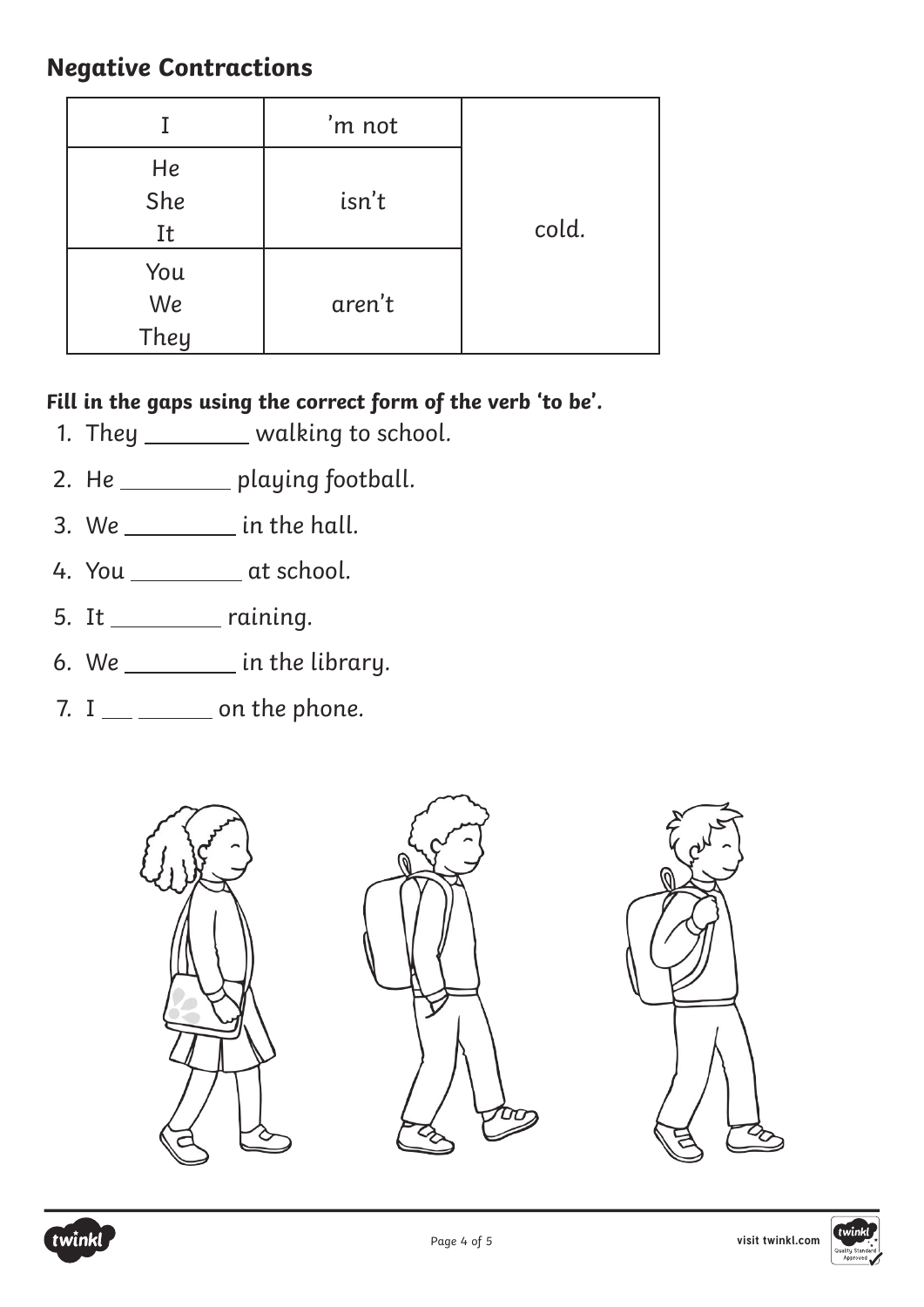# **Singular**

|                        | am/am not   |       |
|------------------------|-------------|-------|
| He<br><b>She</b><br>It | is/is not   | cold. |
| You                    | are/are not |       |

Replace the **pronouns** with proper nouns.

is on the playground.

is not in the library.

## **Plural**

Replace the **plural pronouns** with proper nouns.

, , and are on the

playground.

**and container** are not in the library.

Now write your own sentences using different forms of the verb 'to be'.



 $\overline{a}$ 

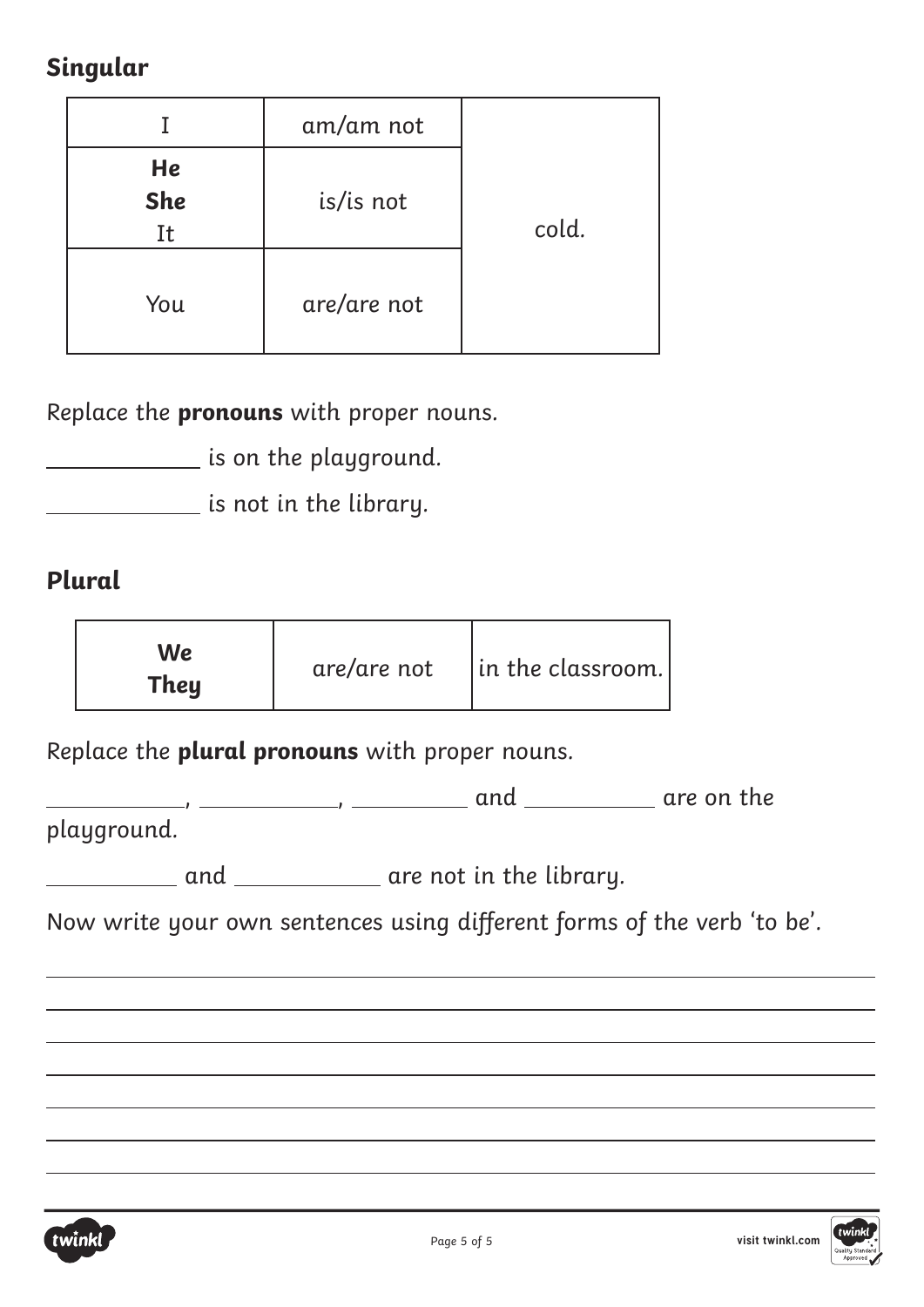# The Verb 'to be' (Present Tense) **Answers**

# **Affirmative**

- 1. I **am** hungry.
- 2. She **is** playing football.
- 3. You **are** in the classroom.
- 4. He **is** writing.
- 5. They **are** reading.
- 6. We **are** playing a game.
- 7. It **is** a sunny day.

## **Affirmative Contractions**

- 1. He**'s** walking to school.
- 2. She**'s** playing football.
- 3. They**'re** in the hall.
- 4. It'**s** raining.
- 5. You**'re** at school.
- 6. We**'re** in the library.
- 7. I**'m** on the phone.

#### **Negative**

- 1. She **is not** hungry.
- 2. You **are not** playing football.
- 3. They **are not** in the classroom.
- 4. It **is not** a sunny day.
- 5. We **are not** reading.
- 6. He **is not** playing a game.
- 7. I **am not** hungry.